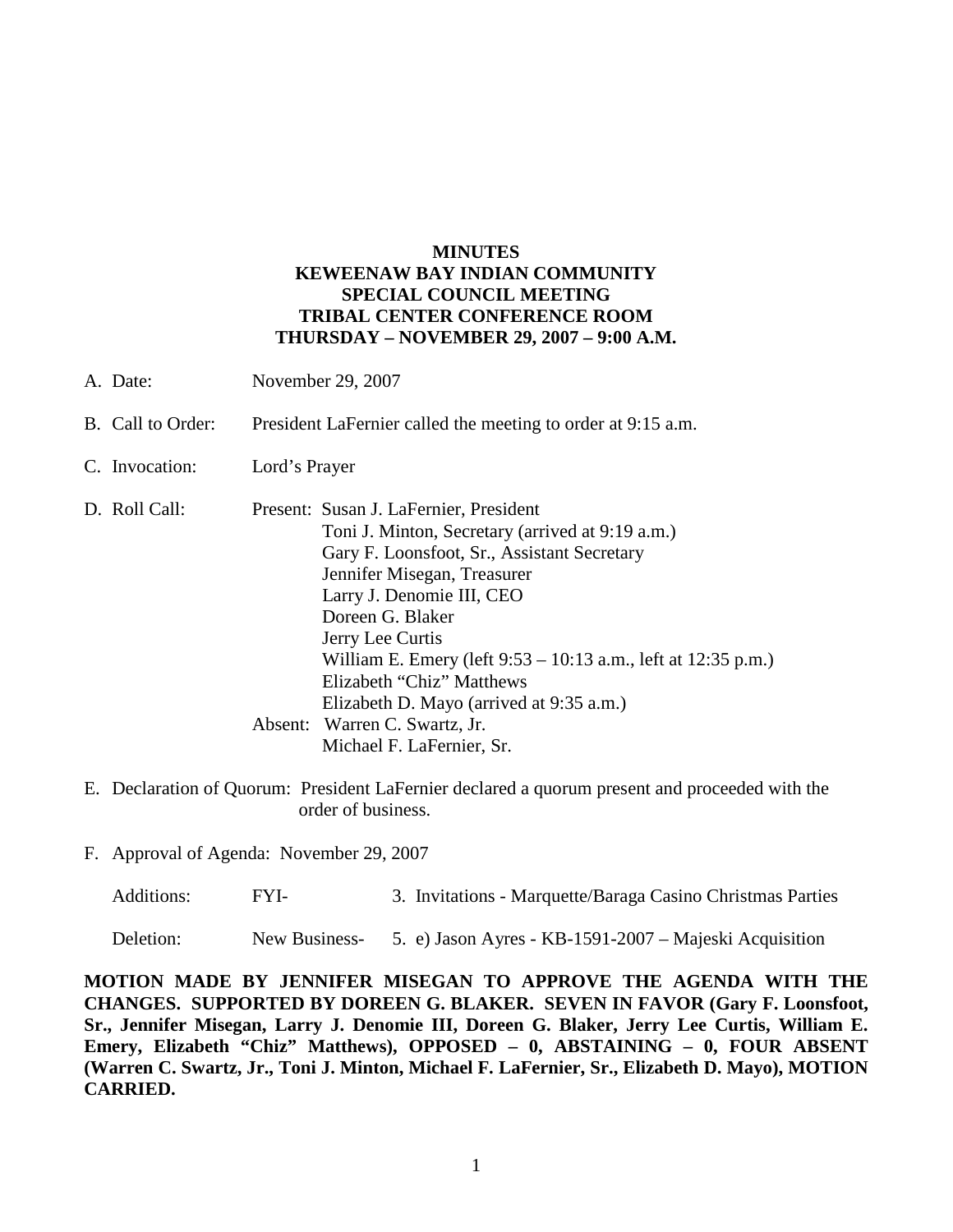## **Toni Minton arrived at 9:19 a.m.**

- G. For Your Information:
	- 1. Proposed Addition/Amendment to the KBIC Personnel Policies regarding Committee travel – for review
	- 2. BIA Budget Workshops in Hayward, WI Jan.  $8^{th}$  and Jan.  $9^{th}$   $11^{th}$ , 2008
	- 3. Invitations to Council Casino Christmas Parties Marquette, Dec. 16/Baraga, Dec. 9, 2007
- H. New Business:
	- 1. Rick Geroux Request on behalf of the American Legion Post 444 for Christmas Packages for Active Military Personnel

**MOTION MADE BY GARY F. LOONSFOOT, SR. TO APPROVE A DONATION OF \$2500.00 FOR CHRISTMAS PACKAGES FOR ACTIVE MILITARY PERSONNEL. SUPPORTED BY WILLIAM E. EMERY. EIGHT IN FAVOR (Toni J. Minton, Gary F. Loonsfoot, Sr., Jennifer Misegan, Larry J. Denomie III, Doreen G. Blaker, Jerry Lee Curtis, William E. Emery, Elizabeth "Chiz" Matthews), OPPOSED - 0, ABSTAINING - 0, THREE ABSENT (Warren C. Swartz, Jr., Michael F. LaFernier, Sr., Elizabeth D. Mayo), MOTION CARRIED.**

2. Doreen Blaker – Memo from Kathy Mayo/Health Board Request to have Christmas Party Smoke-Free

**MOTION MADE BY ELIZABETH "CHIZ" MATTHEWS TO HAVE A SMOKE-FREE GOVERNMENT EMPLOYEE CHRISTMAS PARTY. SUPPORTED BY WILLIAM E. EMERY. EIGHT IN FAVOR (Toni J. Minton, Gary F. Loonsfoot, Sr., Jennifer Misegan, Larry J. Denomie III, Doreen G. Blaker, Jerry Lee Curtis, William E. Emery, Elizabeth "Chiz" Matthews), OPPOSED - 0, ABSTAINING - 0, THREE ABSENT (Warren C. Swartz, Jr., Michael F. LaFernier, Sr., Elizabeth D. Mayo), MOTION CARRIED.**

3. Jennifer Misegan – a) Resolution KB-1592-2007 Baraga 2% Disbursements

A task force was formed to work on the 2% Disbursements. Volunteers were Jerry Lee Curtis, Doreen Blaker, Toni Minton, Jennifer Misegan and Susan LaFernier.

## **Elizabeth Mayo arrived at 9:35 a.m.**

**MOTION MADE BY TONI J. MINTON TO APPROVE RESOLUTION KB-1592-2007 BARAGA 2% DISBURSEMENTS. SUPPORTED BY GARY F. LOONSFOOT, SR. EIGHT IN FAVOR (Toni J. Minton, Gary F. Loonsfoot, Sr., Jennifer Misegan, Larry J. Denomie III, Doreen G. Blaker, Jerry Lee Curtis, William E. Emery, Elizabeth "Chiz" Matthews), OPPOSED - 0, ONE ABSTAINING (Elizabeth D. Mayo), TWO ABSENT (Warren C. Swartz, Jr., Michael F. LaFernier, Sr.), MOTION CARRIED.**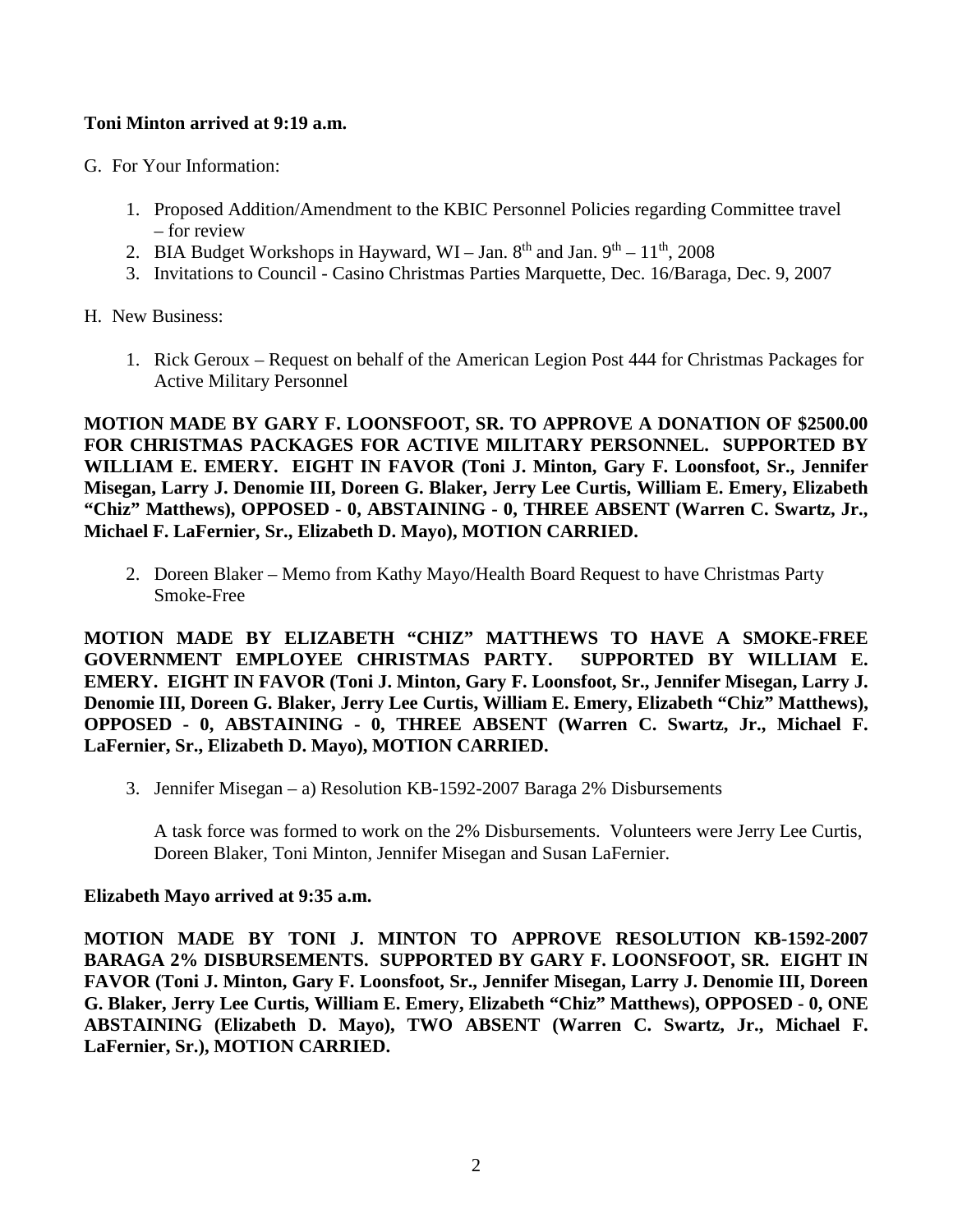b) Resolution KB-1593-2007 Marquette 2% Disbursements

**MOTION MADE BY LARRY J. DENOMIE III TO APPROVE RESOLUTION KB-1593-2007 MARQUETTE 2% DISBURSEMENTS. SUPPORTED BY TONI J. MINTON. NINE IN FAVOR (Toni J. Minton, Gary F. Loonsfoot, Sr., Jennifer Misegan, Larry J. Denomie III, Doreen G. Blaker, Jerry Lee Curtis, William E. Emery, Elizabeth "Chiz" Matthews, Elizabeth D. Mayo), OPPOSED - 0, ABSTAINING - 0**, **TWO ABSENT (Warren C. Swartz, Jr., Michael F. LaFernier, Sr.), MOTION CARRIED.**

Elizabeth Mayo stated that she did not get the email reminder on the 2% disbursement task force meeting.

- 4. Jim Stingle/Jean Jokinen Resolutions
	- a) KB-1575-2007 BIA U.S. Department of Interior Contracts Modification Jan. 2008 – Dec. 2010

**MOTION MADE BY DOREEN G. BLAKER TO APPROVE RESOLUTION KB-1575-2007, BIA U.S. DEPARTMENT OF INTERIOR CONTRACT MODIFICATION. SUPPORTED BY WILLIAM E. EMERY. NINE IN FAVOR (Toni J. Minton, Gary F. Loonsfoot, Sr., Jennifer Misegan, Larry J. Denomie III, Doreen G. Blaker, Jerry Lee Curtis, William E. Emery, Elizabeth "Chiz" Matthews, Elizabeth D. Mayo), OPPOSED - 0, ABSTAINING - 0**, **TWO ABSENT (Warren C. Swartz, Jr., Michael F. LaFernier, Sr.), MOTION CARRIED.**

b) KB-1585-2007 – Title VI A & C Senior Nutrition and Caregiver Grant Renewals

**MOTION MADE BY TONI J. MINTON TO APPROVE RESOLUTION KB-1585-2007, TITLE VI A & C SENIOR NUTRITION AND CAREGIVER. SUPPORTED BY ELIZABETH "CHIZ" MATTHEWS. NINE IN FAVOR (Toni J. Minton, Gary F. Loonsfoot, Sr., Jennifer Misegan, Larry J. Denomie III, Doreen G. Blaker, Jerry Lee Curtis, William E. Emery, Elizabeth "Chiz" Matthews, Elizabeth D. Mayo), OPPOSED - 0, ABSTAINING - 0**, **TWO ABSENT (Warren C. Swartz, Jr., Michael F. LaFernier, Sr.), MOTION CARRIED.**

**Gene Emery left at 9:53 a.m.**

c) KB-1589-2007 – Department of Justice Gang Resistance Education and Training (GREAT). This will be offered in the Baraga Schools with the Weed & Seed in July 2008 with the Tribal Police Department.

**MOTION MADE BY JENNIFER MISEGAN TO APPROVE RESOLUTION KB-1589-2007, DEPARTMENT OF JUSTICE GANG RESISTANCE TRAINING. SUPPORTED BY TONI J. MINTON. EIGHT IN FAVOR (Toni J. Minton, Gary F. Loonsfoot, Sr., Jennifer Misegan, Larry J. Denomie III, Doreen G. Blaker, Jerry Lee Curtis, Elizabeth "Chiz" Matthews, Elizabeth D. Mayo), OPPOSED - 0, ABSTAINING - 0**, **THREE ABSENT (Warren C. Swartz, Jr., William E. Emery, Michael F. LaFernier, Sr.), MOTION CARRIED.**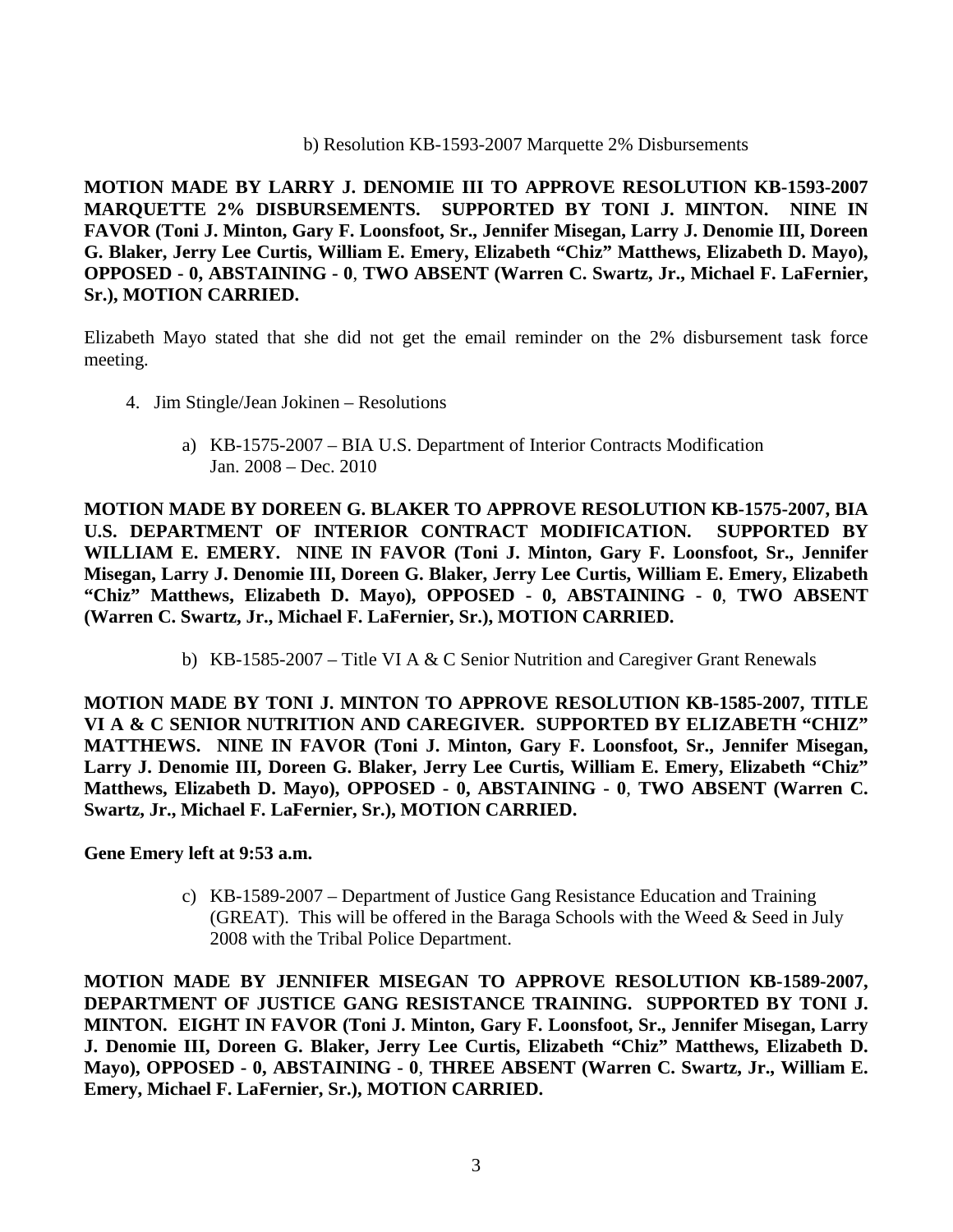## **Break: 9:55 – 10:10 a.m.**

[Move to after the Closed Session Interview]

- 5. Jason Ayres Resolutions
	- a) KB-1577-2007 Tanya Sherman Residential Lease
	- b) KB-1578-2007 Denise Cadeau Residential Lease
	- c) KB-1579-2007 Charles Loonsfoot Jr. Residential Lease
	- d) KB-1580-2007 Richard LaFernier Recreational Lease
- I. Closed Session:
	- 1. **10:00 a.m. – Becky Tussing Interview for Associate Health Director**
	- 2. Jason Ayres Waara Property
	- 3. Jennifer Misegan, Treasurer Donations
	- 4. Susan LaFernier, President
	- 5. Larry Denomie, CEO
	- 6. John Baker Contracts

**MOTION MADE BY DOREEN G. BLAKER TO GO INTO CLOSED SESSION AT 10:11 A.M. SUPPORTED BY GARY F. LOONSFOOT, SR. SEVEN IN FAVOR (Toni J. Minton, Gary F. Loonsfoot, Sr., Jennifer Misegan, Larry J. Denomie III, Doreen G. Blaker, Jerry Lee Curtis, Elizabeth "Chiz" Matthews), ONE OPPOSED (Elizabeth D. Mayo), ABSTAINING - 0**, **THREE ABSENT (Warren C. Swartz, Jr., William E. Emery, Michael F. LaFernier, Sr.), MOTION CARRIED.**

**Gene Emery returned at 10:13 a.m.**

**MOTION MADE BY ELIZABETH D. MAYO TO GO INTO OPEN SESSION AT 11:43 A.M. SUPPORTED BY WILLIAM E. EMERY. NINE IN FAVOR (Toni J. Minton, Gary F. Loonsfoot, Sr., Jennifer Misegan, Larry J. Denomie III, Doreen G. Blaker, Jerry Lee Curtis, William E. Emery, Elizabeth "Chiz" Matthews, Elizabeth D. Mayo), OPPOSED - 0, ABSTAINING - 0**, **TWO ABSENT (Warren C. Swartz, Jr., Michael F. LaFernier, Sr.), MOTION CARRIED.**

[Return to New Business 5. Jason Ayres - Resolutions]

**MOTION MADE BY LARRY J. DENOMIE III TO APPROVE RESOLUTIONS KB-1577-2007, KB-1578-2007, KB-1579-2007 AND KB-1580-2007. SUPPORTED BY GARY F. LOONSFOOT, SR. NINE IN FAVOR (Toni J. Minton, Gary F. Loonsfoot, Sr., Jennifer Misegan, Larry J. Denomie III, Doreen G. Blaker, Jerry Lee Curtis, William E. Emery, Elizabeth "Chiz" Matthews, Elizabeth D. Mayo), OPPOSED - 0, ABSTAINING - 0**, **TWO ABSENT (Warren C. Swartz, Jr., Michael F. LaFernier, Sr.), MOTION CARRIED.**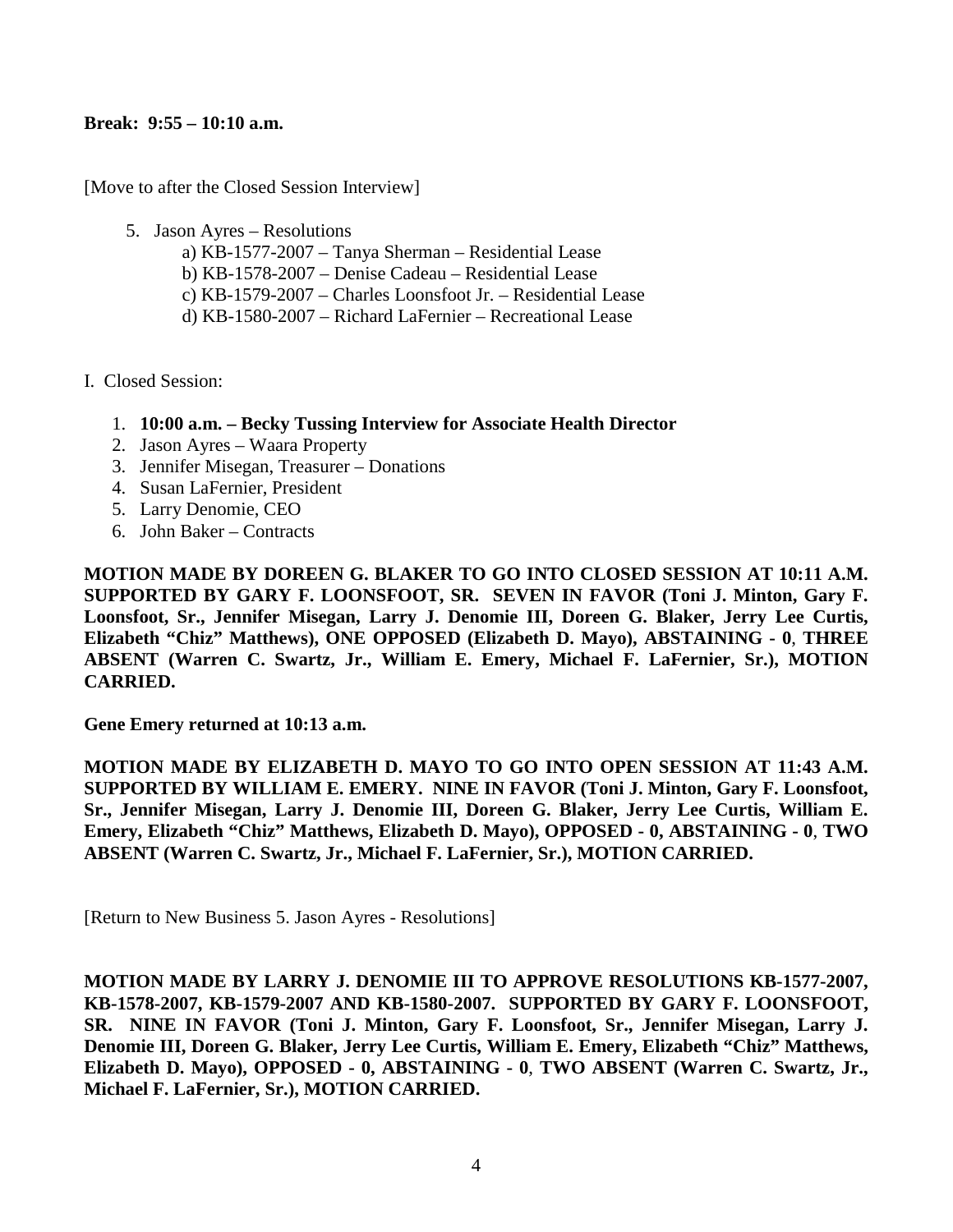**MOTION MADE BY LARRY J. DENOMIE III TO GO INTO CLOSED SESSION AT 11:48 A.M. SUPPORTED BY TONI J. MINTON. EIGHT IN FAVOR (Toni J. Minton, Gary F. Loonsfoot, Sr., Jennifer Misegan, Larry J. Denomie III, Doreen G. Blaker, Jerry Lee Curtis, William E. Emery, Elizabeth "Chiz" Matthews), ONE OPPOSED (Elizabeth D. Mayo), ABSTAINING - 0**, **TWO ABSENT (Warren C. Swartz, Jr., Michael F. LaFernier, Sr.), MOTION CARRIED.**

**Break: 11:49 a.m. – 12:00 p.m.**

**Gene Emery left at 12:35 p.m.**

**MOTION MADE BY DOREEN G. BLAKER TO GO INTO OPEN SESSION AT 1:55 P.M. SUPPORTED BY JERRY LEE CURTIS. EIGHT IN FAVOR (Toni J. Minton, Gary F. Loonsfoot, Sr., Jennifer Misegan, Larry J. Denomie III, Doreen G. Blaker, Jerry Lee Curtis, Elizabeth "Chiz" Matthews, Elizabeth D. Mayo), OPPOSED - 0, ABSTAINING - 0**, **THREE ABSENT (Warren C. Swartz, Jr., William E. Emery, Michael F. LaFernier, Sr.), MOTION CARRIED.**

**MOTION MADE BY DOREEN G. BLAKER TO HAVE THE TRIBAL CHAIR SIGN THE SALES CONTRACT WITH QUIBICA AMF WORLDWIDE WITH THE CHANGES AS PRESENTED. SUPPORTED BY ELIZABETH D. MAYO. EIGHT IN FAVOR (Toni J. Minton, Gary F. Loonsfoot, Sr., Jennifer Misegan, Larry J. Denomie III, Doreen G. Blaker, Jerry Lee Curtis, Elizabeth "Chiz" Matthews, Elizabeth D. Mayo), OPPOSED - 0, ABSTAINING - 0**, **THREE ABSENT (Warren C. Swartz, Jr., William E. Emery, Michael F. LaFernier, Sr.), MOTION CARRIED.**

**MOTION MADE BY DOREEN G. BLAKER TO APPROVE THE NATIVE AMERICAN PROGRESSIVE SYSTEM AGREEMENT BETWEEN IGT AND THE TRIBE AND TO ALLOW FOR THE TRIBAL CHAIR TO SIGN. SUPPORTED BY GARY F. LOONSFOOT, SR. EIGHT IN FAVOR (Toni J. Minton, Gary F. Loonsfoot, Sr., Jennifer Misegan, Larry J. Denomie III, Doreen G. Blaker, Jerry Lee Curtis, Elizabeth "Chiz" Matthews, Elizabeth D. Mayo), OPPOSED - 0, ABSTAINING - 0**, **THREE ABSENT (Warren C. Swartz, Jr., William E. Emery, Michael F. LaFernier, Sr.), MOTION CARRIED.**

**MOTION MADE BY JENNIFER MISEGAN TO APPROVE THE FOLLOWING DONATIONS FOR NOVEMBER, \$5000.00 FOR THE TOYS FOR TOTS, \$5000.00 FOR THE SALVATION ARMY, \$500.00 FOR THE BARAGA AREA FIRE DEPARTMENT'S ANNUAL CHRISTMAS PARTY, \$300.00 FOR BREANNA PEARSON, \$500.00 FOR THE CALIFORNIA NATIONS INDIAN GAMING FOUNDATION, \$1000.00 FOR THE AMERICAN CANCER SOCIETY, \$250.00 FOR THE BUILD THE DREAM NATIONAL MEMORIAL PROJECT AND TO PURCHASE AN ITEM FOR THE SAVE THE WILDUP AUCTION OF \$200.00. SUPPORTED BY DOREEN G. BLAKER. EIGHT IN FAVOR (Toni J. Minton, Gary F. Loonsfoot, Sr., Jennifer Misegan, Larry J. Denomie III, Doreen G. Blaker, Jerry Lee Curtis, Elizabeth "Chiz" Matthews, Elizabeth D. Mayo), OPPOSED - 0, ABSTAINING - 0, THREE ABSENT (Warren C. Swartz, Jr., William E. Emery, Michael F. LaFernier, Sr.), MOTION CARRIED.**